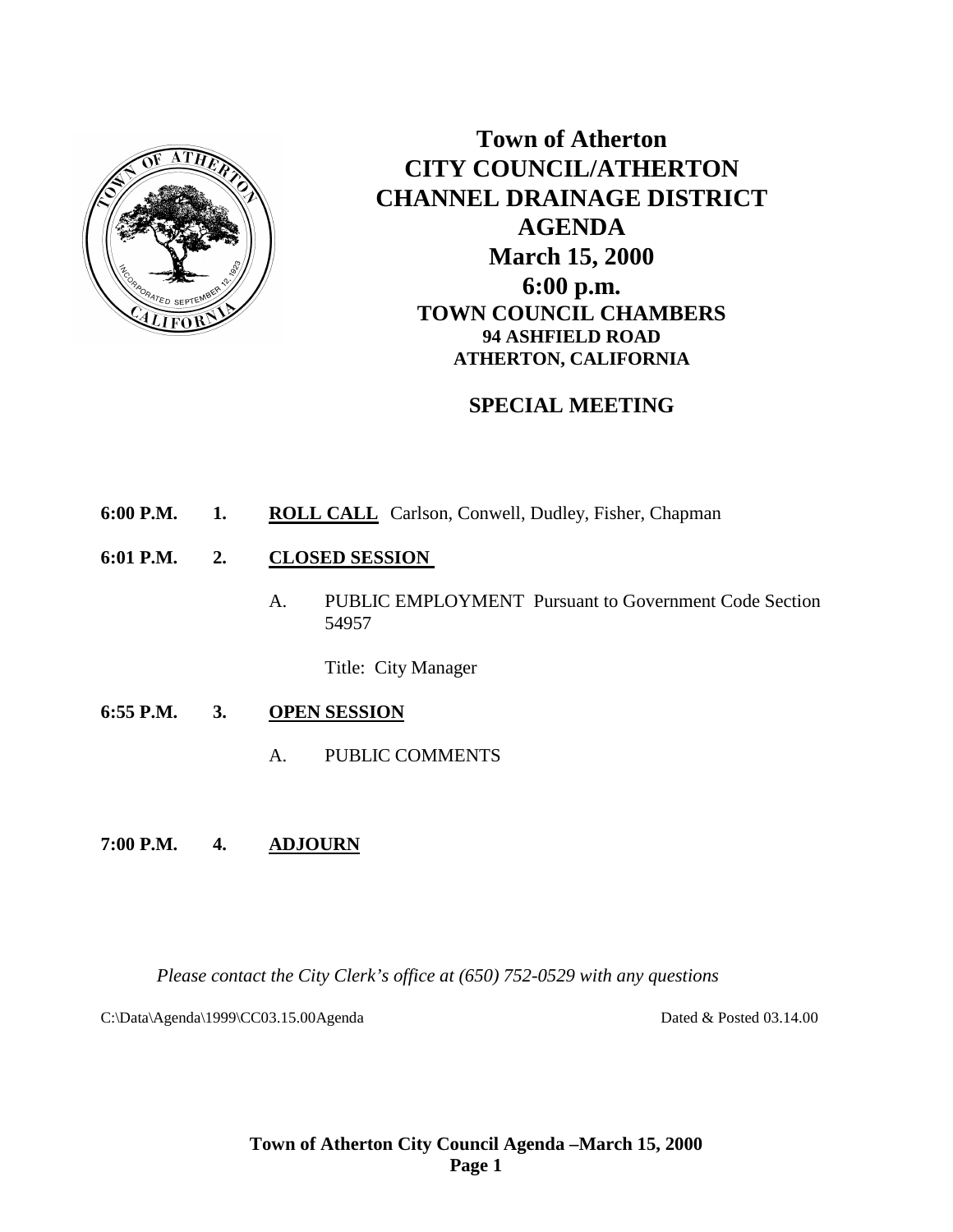

**Town of Atherton CITY COUNCIL/ATHERTON CHANNEL DRAINAGE DISTRICT AGENDA March 15, 2000 7:00 p.m. TOWN COUNCIL CHAMBERS** 94 ASHFIELD ROAD ATHERTON, CALIFORNIA

## **REGULAR MEETING**

- **7:00 P.M. 1. ROLL CALL Carlson, Conwell, Dudley, Fisher, Chapman**
- **7:05 P.M. 2. PRESENTATIONS**
	- **A. Proclamation for Administrative Professionals Week**
- **7:10 P.M. 3. COUNCIL REPORTS**
- **7:20 P.M. 4. PUBLIC COMMENTS (only for items which are not on the agenda - limit of three minutes per person)**
- **7:30 P.M. 5. CITY MANAGER'S REPORT**
- **7:45 P.M. 6. POLICE CHIEF'S REPORT**
- **7:50 P.M. 7. COMMUNITY ORGANIZATION ROUNDTABLE REPORT (Directed by Resolution No. 99-6)**
- **7:55 P.M. CONSENT CALENDAR (Items 8 through 11)**
	- **8. MINUTES OF REGULAR MEETING OF 02/16/00**
	- **9. BILLS AND CLAIMS FOR FEBRUARY 11, 2000, THROUGH MARCH 8, 2000, IN THE AMOUNT OF \$ 468,639.32**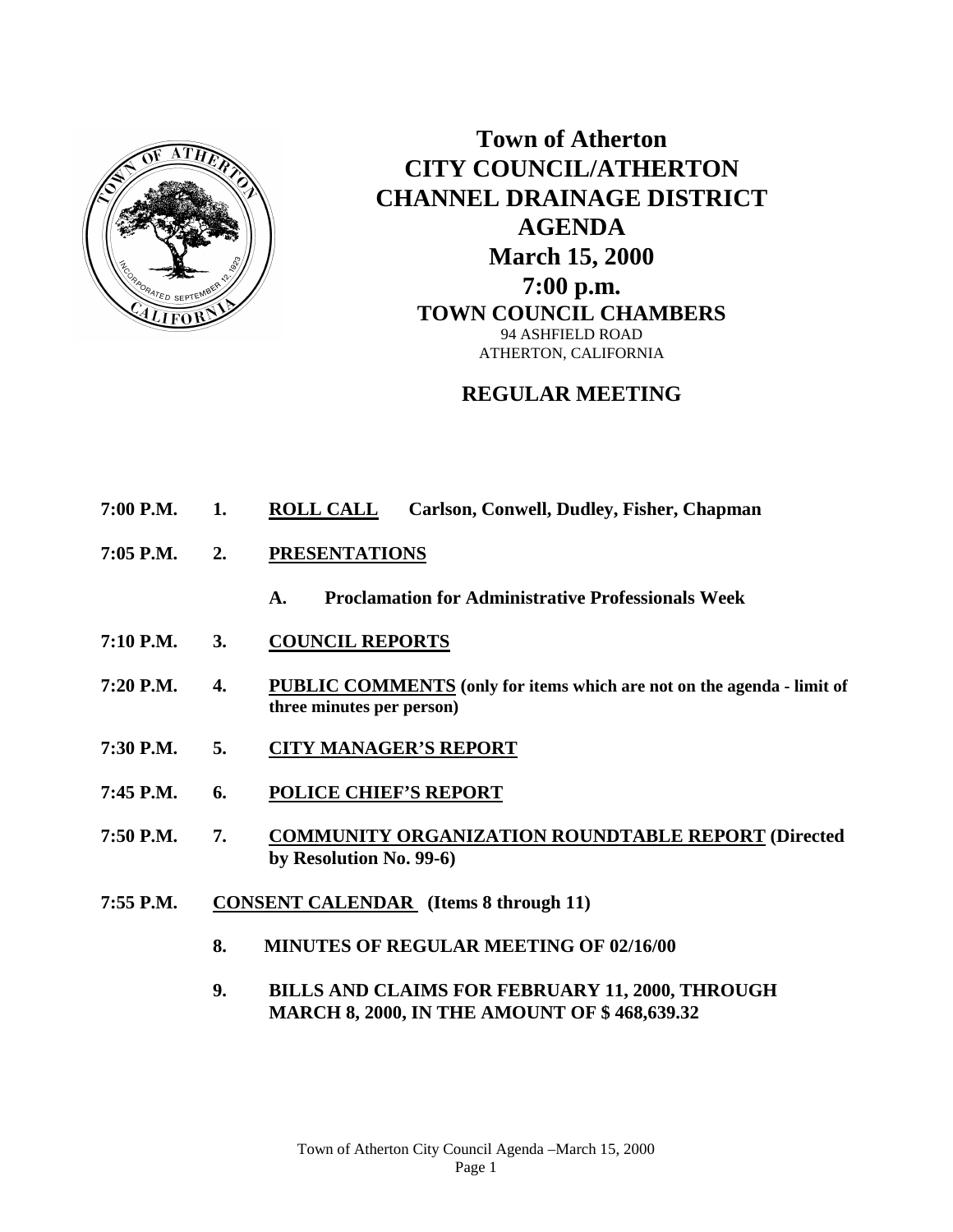#### **CONSENT AGENDA (Continued)**

## **10. APPROVAL OF USE OF THE CREATIVE DESIGN BUILDING IN HOLBROOK-PALMER PARK BY KNOX PLAYSCHOOLS, INC. TO HOLD SUMMER SESSION – JULY/AUGUST, 2000**

**Recommendation: Approve the use of the Creative Design Building by Knox Playschool, Inc. to hold a summer session during the months of July and August, 2000, at a cost of \$729.00 per month plus \$100 per month maintenance fees.**

#### **11. AUTHORIZATION OF THE PURCHASE OF TWO BUDGETED FIELD PATROL VEHICLES**

**Recommendation: Authorize the purchase of two Ford Crown Victoria "Police Interceptor" police cars from Towne Ford of Redwood City, California, and authorize the City Manager or his designee to sign all necessary documentation; waive the purchasing requirements of the Atherton Municipal Code; and declare existing fleet vehicles #6 and #13 as surplus and available for auction.**

**REGULAR AGENDA (Items 12 through 20)**

#### **8:00 P.M. 12. DISCUSSION AND POSSIBLE ACTION – BUDGET ADJUSTMENT FOR THE ATHERTON ARTS COMMITTEE**

**Recommendation: Authorize the Interim City Manager to transfer \$15,000 from the Rita Corbett Evans Estate Trust Undesignated Fund Balance to the Atherton Arts Committee budget.**

#### **8:10 P.M. 13. DISCUSSION AND POSSIBLE ACTION – CREATION OF AN AUDIT COMMITTEE**

**Recommendation: Approve the creation of an Audit Committee, which would have the following membership: the two Council Members who are on the Finance Committee, the City Manager, the Finance Director, and two citizens of Atherton.**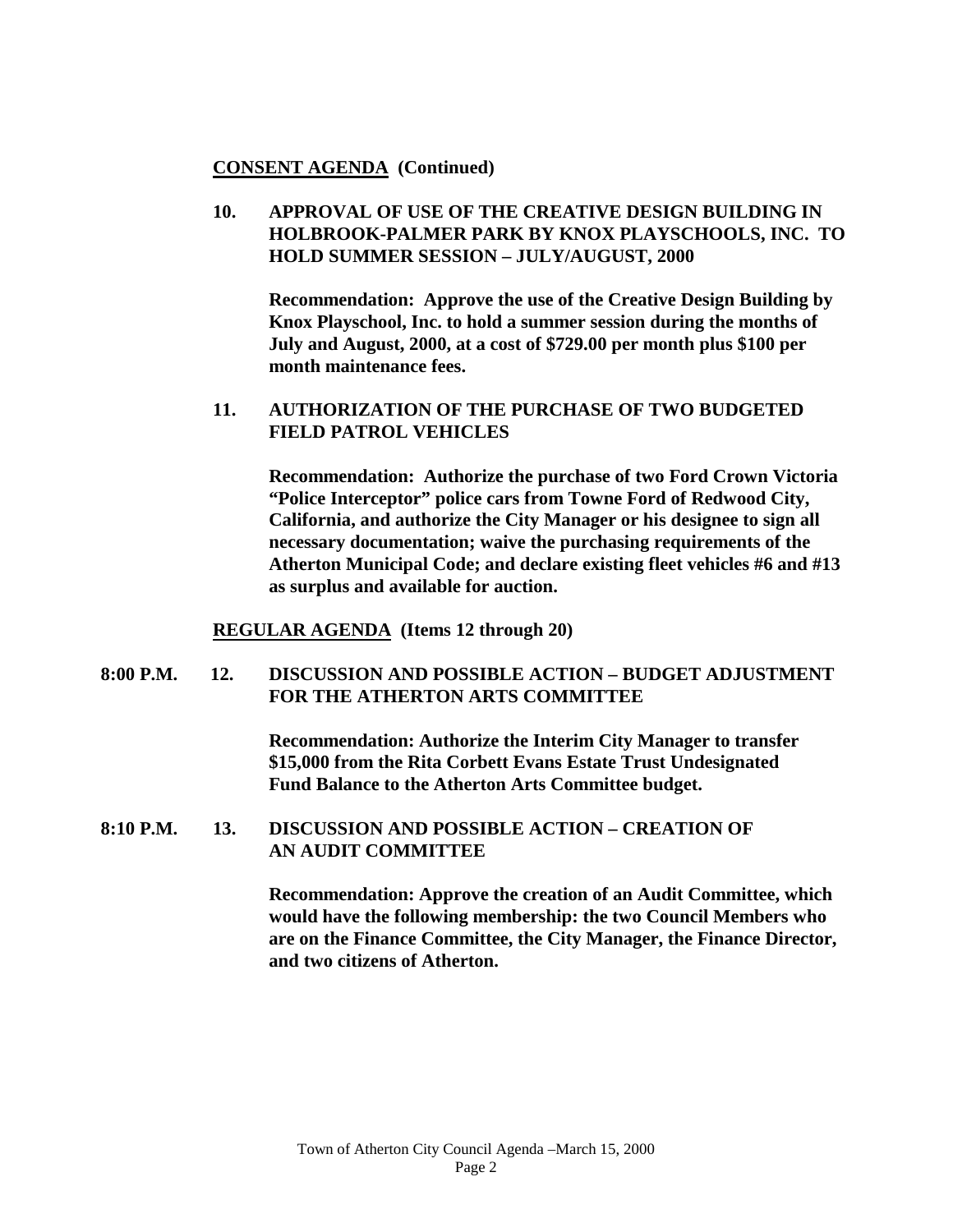#### **REGULAR AGENDA Continued**

#### **8:20 P.M. 14. DISCUSSION AND POSSIBLE ACTION – AUDIT PROPOSALS ANNUAL FINANCIAL AUDIT**

**Recommendation: Authorize the Interim City Manager to execute an agreement with the public accounting firm of Caporicci, Cropper & Larson, LLP, to conduct the annual financial audit of the Town for three years with an option for the Town to contract for an additional two years. The agreement would commence with the audit of the Town finances for the fiscal year ending June 30, 2000.**

#### **8:30 P.M. 15. DISCUSSION AND POSSIBLE ACTION – TOWN REORGANIZATION – PUBLIC WORKS, BUILDING, AND PARKS**

**Recommendation: Authorize the Interim City Manager to shift the Park Maintenance and the Engineering Review of Building Plans functions from the Building Department to the Public Works Department, and place the Parks Programs Director under the supervision of the Public Works Director.**

**8:45 P.M. 16. REINTRODUCTION OF ORDINANCE NO. 512, AN ORDINANCE OF THE CITY COUNCIL OF THE TOWN OF ATHERTON AMENDING VARIOUS SECTIONS OF THE ATHERTON MUNICIPAL CODE REGULATING BUILDING HEIGHT REQUIREMENTS WITHIN THE TOWN OF ATHERTON**

> **Recommendation: Reintroduce Ordinance No. 512, and waive further reading.**

**8:55 P.M. 17. AWARD OF CONTRACT - 358 WALSH ROAD REINFORCED CONCRETE BOX CULVERT REPLACEMENT - CONTINGENT ON SUPPLEMENTAL FEMA FUNDING AND CONSIDERATION OF AGREEMENT FOR TEMPROARY EASEMENT**

> **Recommendation: 1) Award the contract for construction of the 358 Walsh Road Reinforced Concrete Box Culvert Replacement Project to Valentine Corporation, contingent on supplemental FEMA funding. 2) Approve an agreement for a Temporary Easement at 372 Walsh Road.**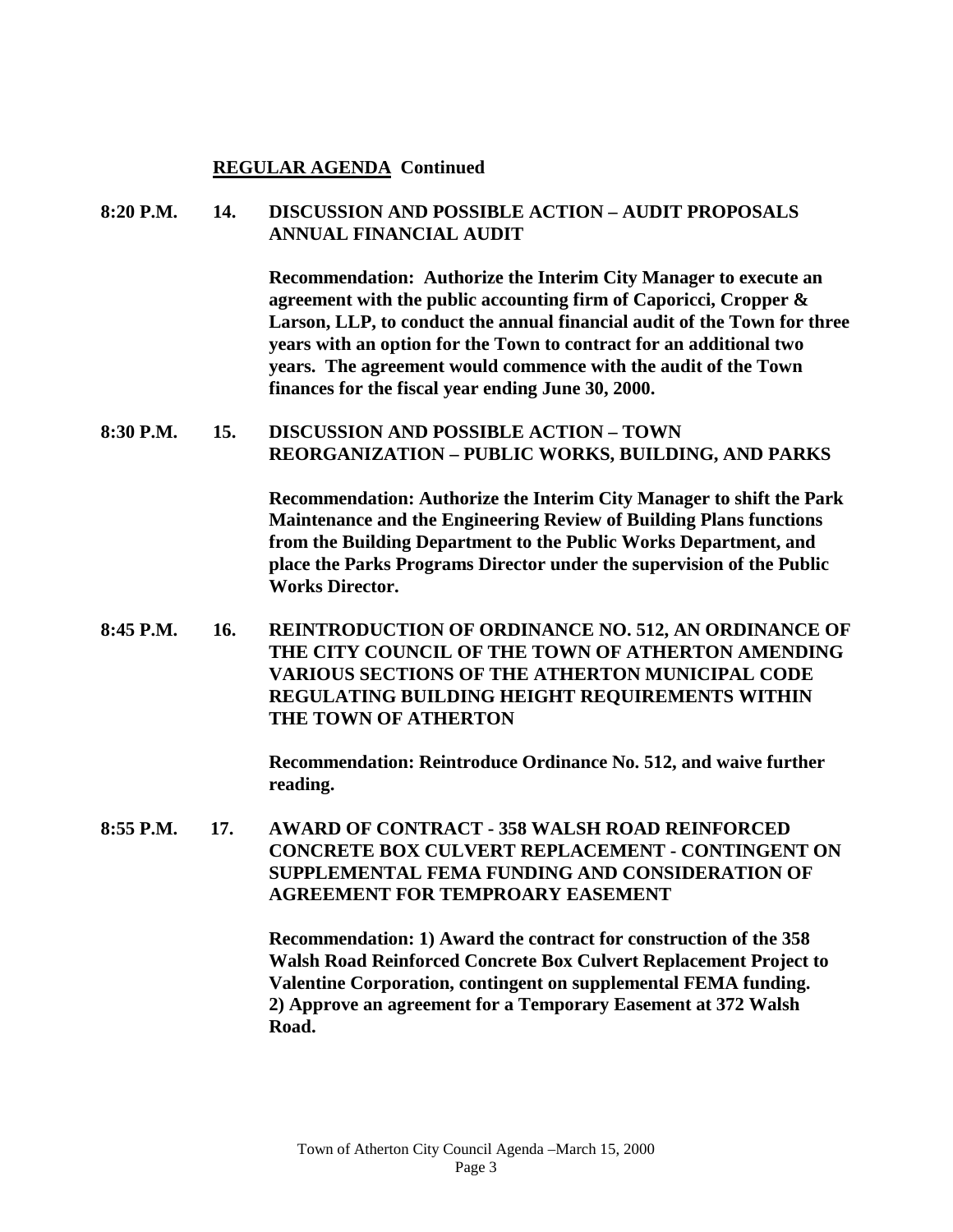#### **REGULAR AGENDA Continued**

**9:05 P.M. 18. DISCUSSION AND POSSIBLE ACTION – CARPET REPLACEMENT AND AIR CONDITIONING OF THE MAIN HOUSE, HOLBROOK-PALMER PARK, AND AUTHORIZATION TO SEEK ARCHITECTUAL BIDS FOR THE RENOVATION AND EXPANSION OF THE PAVILION.**

> **Recommendation: 1) Approve the expenditure of up to \$6,000 for the replacement of the carpeting on the main floor of the Main House at Holbrook-Palmer Park, and the expenditure of \$11,000 for the installation of air conditioning in the Main House, with a contingency amount of \$1,700, for a total of \$18,700; authorize the expenditure of said funds from the Town's Reserve Fund. 2) Authorize the City Manager to seek proposals from architects for the renovation and expansion of the Pavilion.**

**9:15 P.M. 19. FIRST READING AND INTRODUCTION OF ORDINANCE NO. \_\_\_\_, AN ORDINANCE OF THE CITY COUNCIL OF THE TOWN OF ATHERTON AMENDING SECTION 2.04.040 OF THE ATHERTON MUNICIPAL CODE, RELATING TO TERM LIMITS FOR MAYOR AND VICE MAYOR**

> **Recommendation: Introduce Ordinance No. \_\_\_, and waive further reading.**

**9:20 P.M. 20. DISCUSSION AND POSSIBLE ACTION - PUBLIC WORKS ADMINISTRATION OFFICE RELOCATION**

> **Recommendation: Purchase a customized and refurbished used 12'x 56' trailer from Mobile Modular of Livermore, place it on the street side of the permit center and make the connection between the permit center and trailer through a corridor that runs parallel to the used trailer.**

- **9:30 P.M. 21. CLOSED SESSION** 
	- **A. PUBLIC EMPLOYMENT Pursuant to Government Code Section 54957**

**Title: City Manager**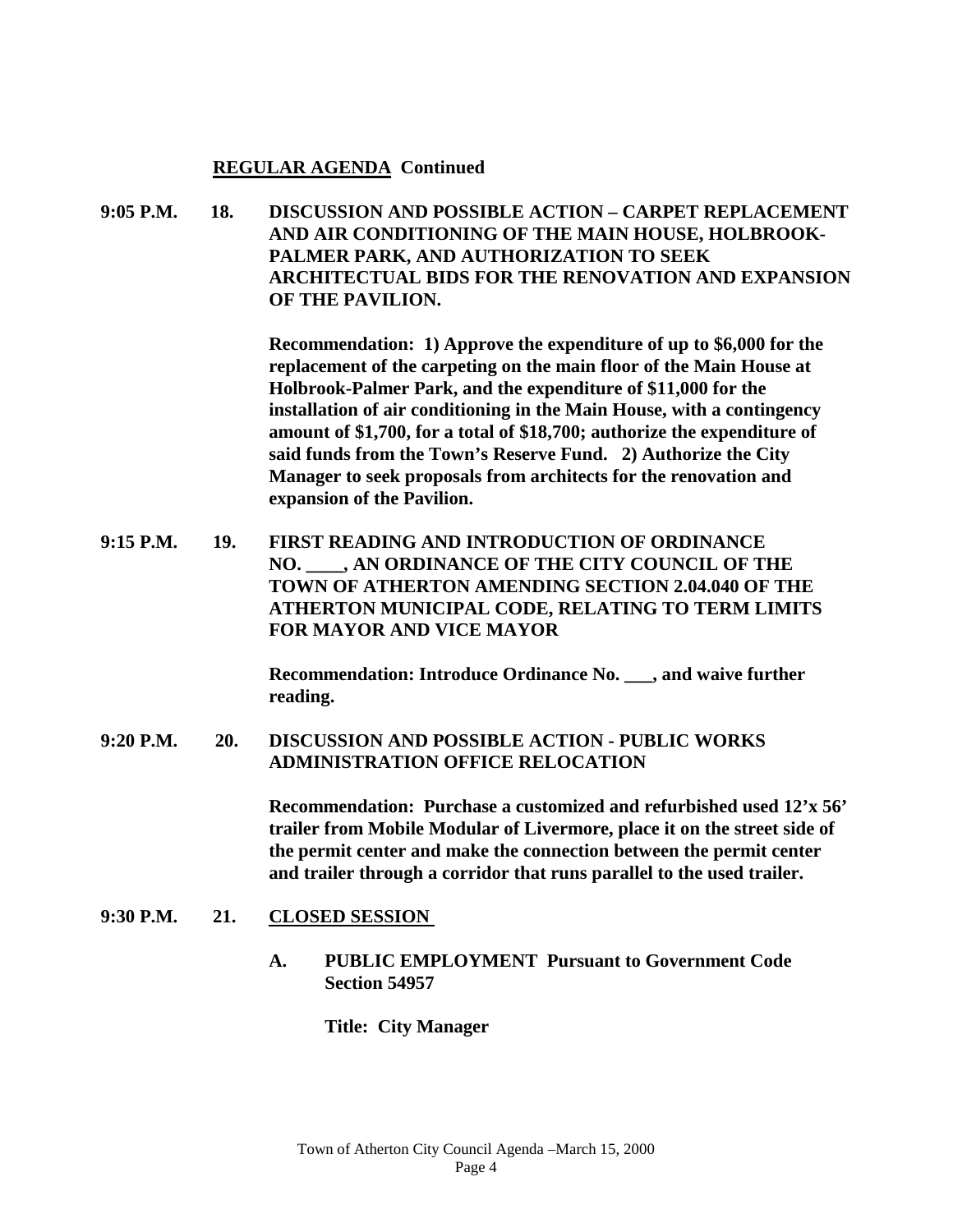### **CLOSED SESSION Continued**

#### **B. CONFERENCE WITH REAL PROPERTY NEGOTIATOR Pursuant to Government Code Section 54956.8**

**Property: 372 Walsh Road, Atherton Negotiating Party: Interim City Manager Ralph Freedman Under negotiation: Temporary Easement**

#### **9:55 P.M. 22. RECONVENE TO OPEN SESSION**

**Report of Action Taken**

#### **10:00 P.M. 23. ADJOURN**

*Please contact the City Clerk's office at (650) 752-0529 with any questions*

C:\Data\Agenda\1999\CC03.15.00Agenda Dated & Posted 03.10.00

Town of Atherton City Council Agenda –March 15, 2000 Page 5